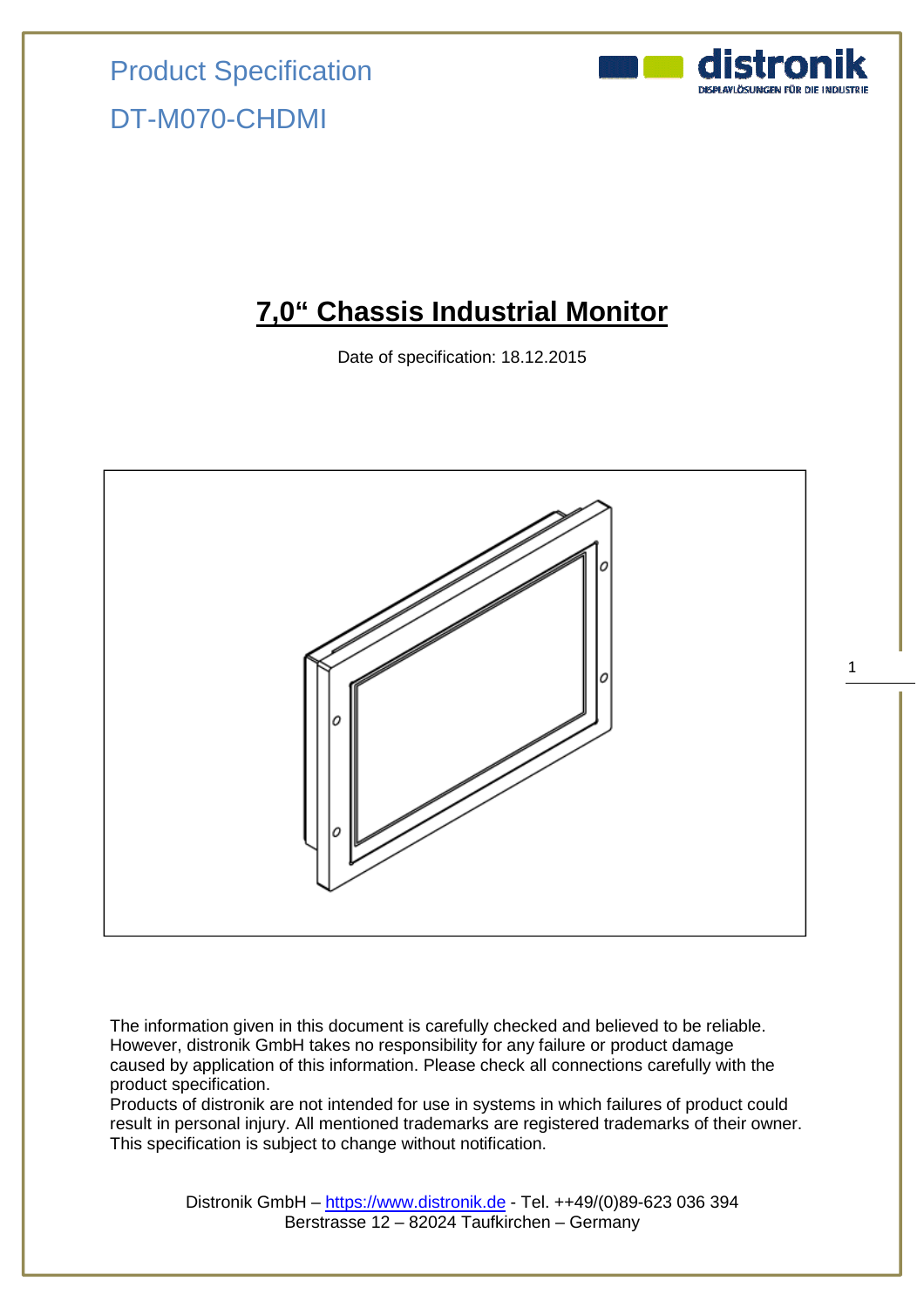

## **General Features / Technical Data**

| <b>Item</b>                   | <b>Description</b>            | <b>Unit</b>       |
|-------------------------------|-------------------------------|-------------------|
| Outline dimension             | 190 x 130 x 35                | mm                |
| Diagonal                      | 7" (18)                       | lnch / mm         |
| Active area                   | 165,0x104,4x6,76              | mm                |
| Resolution of panel           | 800 x 480                     | Pixel             |
| Colors                        | 262.000 6-Bit                 |                   |
| Viewing angle                 | 140 horizontal / 130 vertical | degree            |
| <b>Brightness</b>             | 500                           | cd/m <sup>2</sup> |
| Contrast ratio                | 400:1                         |                   |
| <b>LED backlight lifetime</b> | 40k                           | hours             |
| Response time                 | 16                            | ms                |
| Touchscreen                   | resistive                     | Additional option |
| Interface                     | <b>HDMI</b>                   |                   |
| Best resolution to view       | 800 x 480 @ 60Hz              |                   |
| Power input voltage           | $12 + - 5%$                   | VDC               |
| Power consumption             | Ca. 6                         | Watt              |
| Wight                         |                               | gram              |
| <b>VPE</b>                    |                               | pcs               |
| Operating temperature         | $-10 - +55$                   | degree            |
| Storage temperature           | $-30 - +80$                   | degree            |

### **Power Input Connector**

Manufacture / Type: JST S3B-PH-SM4-TB 3 pins (use Pin 1 as marked on connector)

#### **Pin / Signal**

1 / 12V 2 / GND 3 / GND

The mating connector with a cable and DC Jack is available as an option.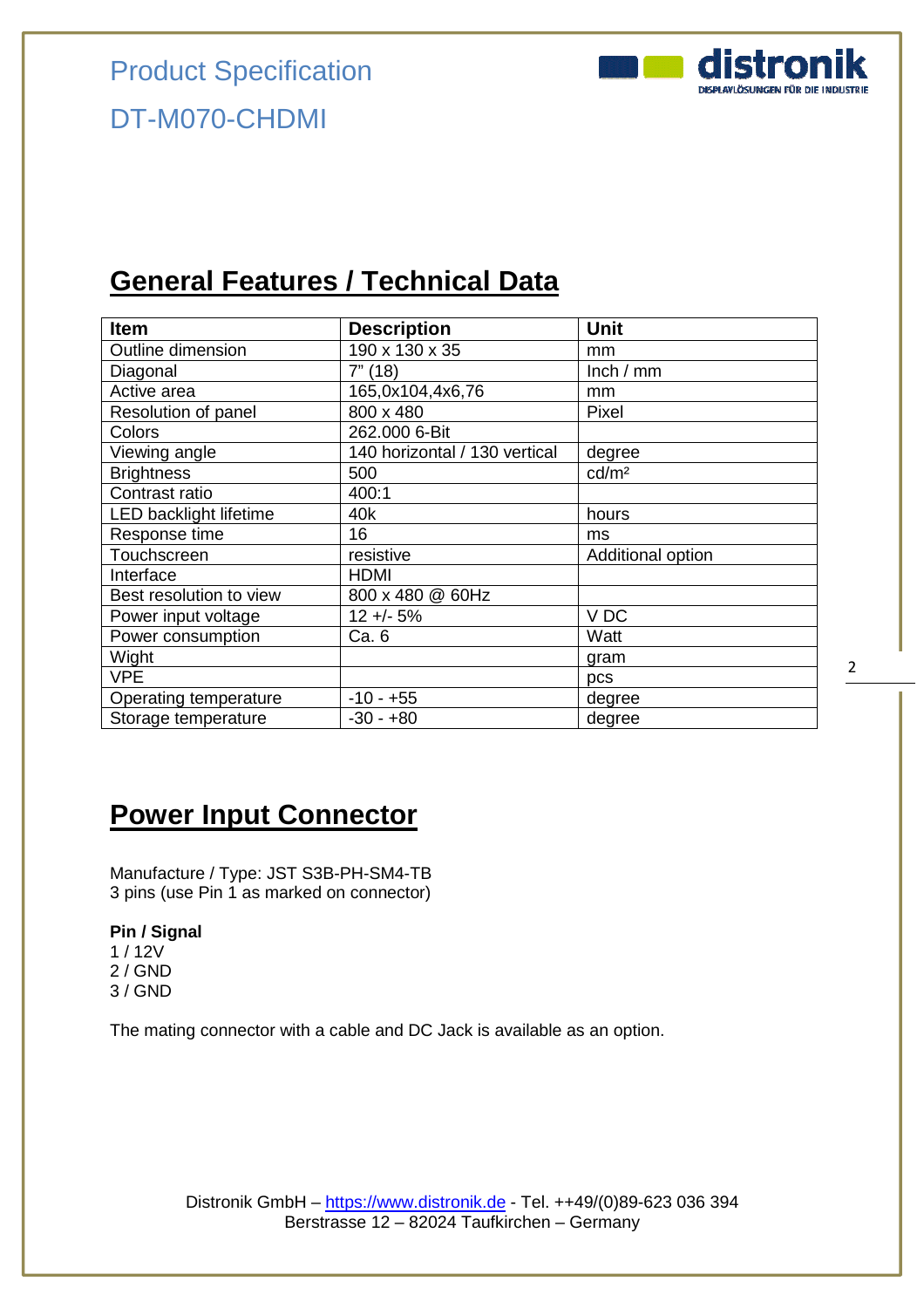

## **Mechanical Outlines**

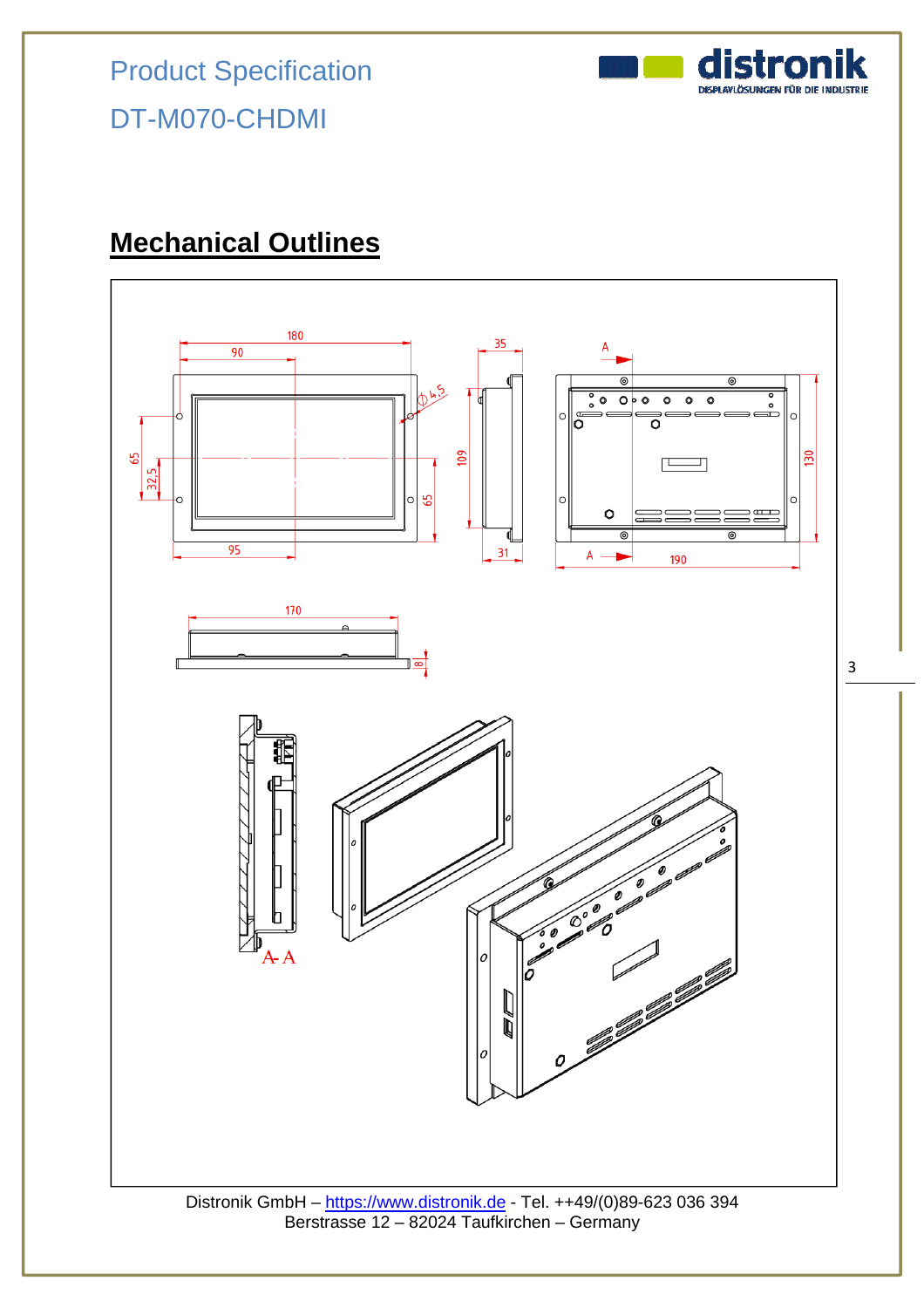

## **OSD (On Screen Display)**

#### Main Menu

Sub-Menu "Color" Color: Adjust and correct the color Image Setting: no function Position: no function OSD Menu: Adjust the On-Screen-**Display** Language: Select a language of OSD Misc.: All other settings Exit: Close the main menu Contrast: Adjust the contrast of the image Brightness: Adjust the brightness of the image Color Adjust: Adjust the value of red, green and blue Color Temp: Adjust the color temperature Back: Back to main menu



4



Distronik GmbH – https://www.distronik.de - Tel. ++49/(0)89-623 036 394 Berstrasse 12 – 82024 Taufkirchen – Germany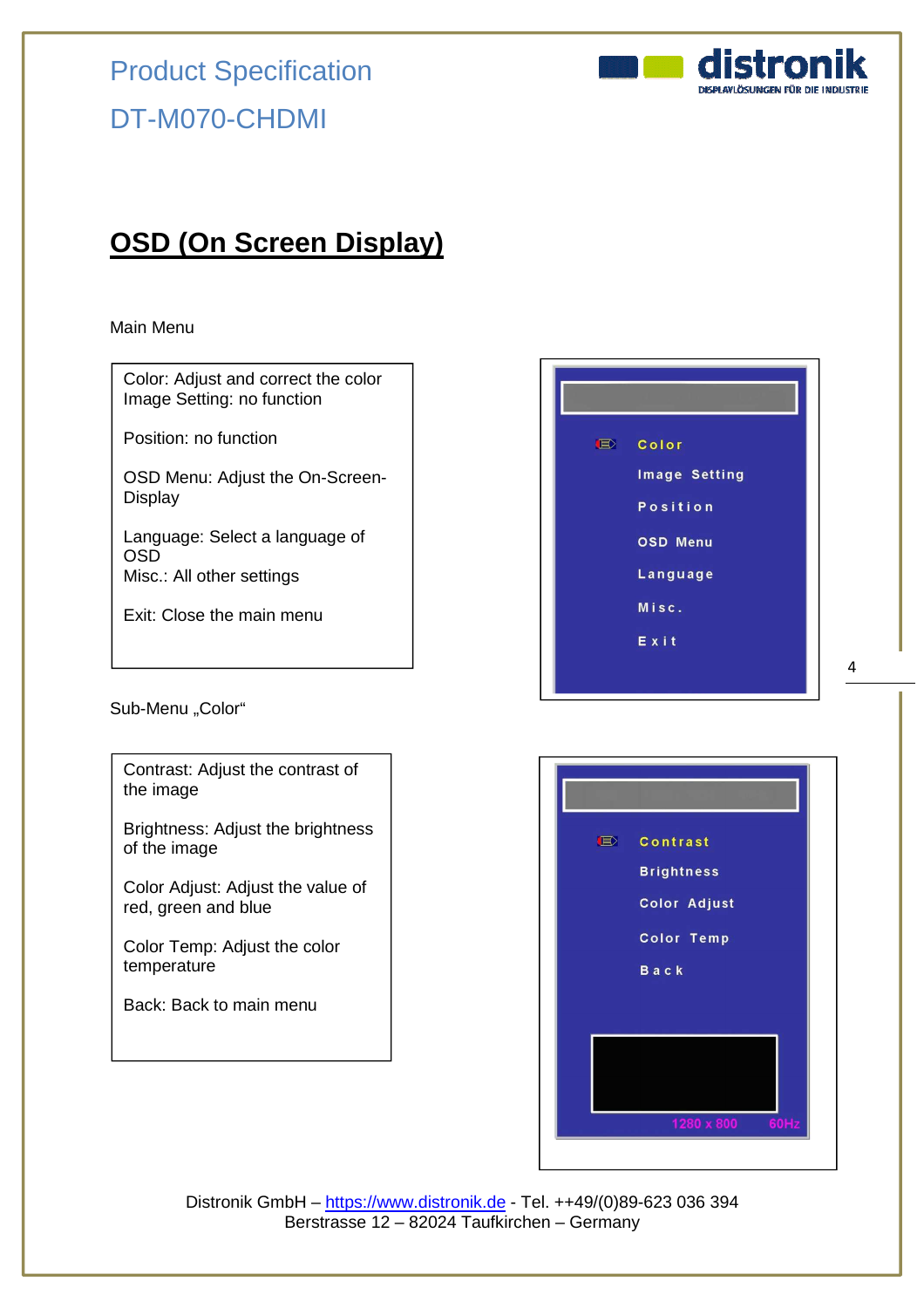

Sub-Menu "OSD Menu"

OSD H. Pos.: Adjust the H. position of the OSD

OSD V. Pos.: Adjust the H. position of the OSD

OSD Timer: Adjust the OSD off timer

Back: Back to main menu

Sub-Menu "Language"

English: Select English

Française: Select French

Deutsch: Select German

Español: Select Spanish

Korean: Select Korean

#### Sub-Menu "Misc"

Signal Source: Select the input source

Reset: Factory reset

Factory Mode: Select some default settings

Back: Back to main menu





Distronik GmbH – https://www.distronik.de - Tel. ++49/(0)89-623 036 394 Berstrasse 12 – 82024 Taufkirchen – Germany

5